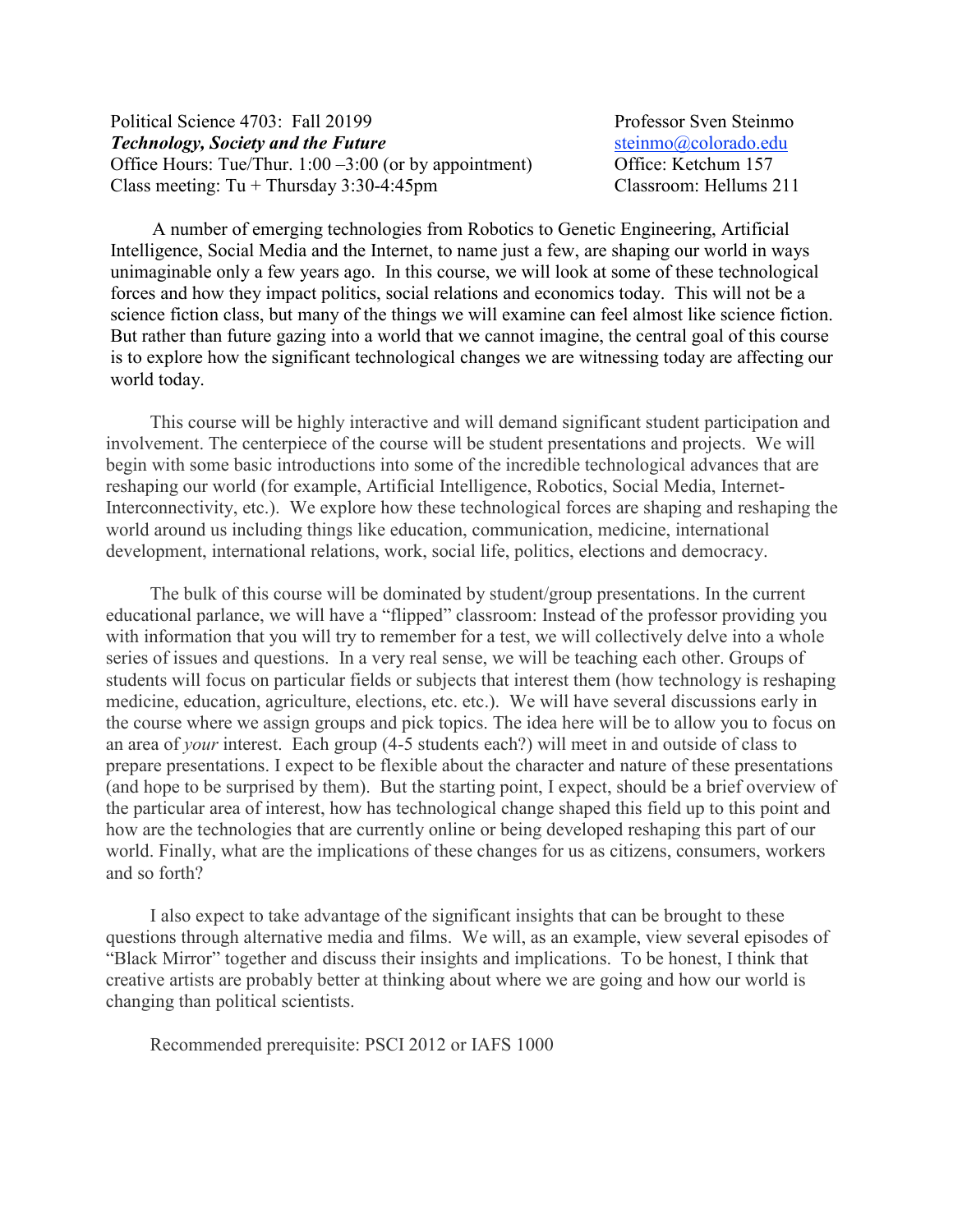### **Course Requirements:**

Class participation and course presentations are a very significant part of this course. In class participation will count for 10% of the course grade. We will have at least 2 "pop" quizzes based on the readings as well as a mid-term exam. These quizzes will be worth 10% of class grade (5% each) and mid-term will count for 20% of the class grade. The group presentation will count for 25% of the course grade. Students will be evaluated individually and collectively for their group presentations. Each student will also write a 15-page paper on the topic of her or his presentation topic. This paper will count for 35% of the course grade. There will be no final exam. Student research papers are due at the last class session. There will not be a final exam.

The two in class "pop" quizzes will consist of s short answer questions covering class materials and readings. The mid-term exam will consist of short answer questions and an essay question. The essay questions for the mid-term will be handed out in class at least one week before the test. I will choose which question or questions the students will write on during the in-class exam.

### **Group presentations and Research Papers**:

Early in the semester, you will choose topics you would like to examine in depth and work in groups to examine the topic and eventually make a presentation to the class on what you've learned. I will discuss these topics with you extensively in advance. Some examples of possible topics include: "Will Robots take our Jobs?" "What is Artificial Intelligence and is it a threat to human kind?" "Genetic Engineering and Super-Humans," "Social Media and Citizenship," "Technology and the Future of Democracy."

The idea is for you to explore a topic that is of special interest to you and allow you to research it in depth with a group. The group will then make a presentation to the class and teach us what you've learned. You will also be responsible to assign readings (or videos) for students to read/watch in preparation for your class session. We will have several class sessions early in the semester devoted to building groups and defining projects. I also expect all groups to meet with me individually, both during class and during my office hours (or by appointment) to discuss their presentation plans. The group presentations will be worth 25% of your individual grade. I will ask each of you to privately send me an evaluation of the other members of your group discussion their contribution to the group project. I will use these evaluations when considering the individual's grade for the project.

For the written research paper, students will write on the topic of particular interest for them in their own future careers. Each student will then write a paper on how technology is shaping, or reshaping, an area of employment or industry. I am specifically hoping you will write a paper on the field that **you** hope to enter after college. For example, how will technologies being developed today reshape the *Legal Profession*, or *Health Care*, or *Agriculture*, or *Publishing*, or *Media*, or *Journalism*, or *Military/Defense*, or *Business (Marketing, Management*, etc.) or *Politics*? Etc, Etc. Each student must meet with me individually to have his/her project approved and to discuss the direction of this research.

If several students are interested in researching a particular field (say, for example, News/Journalism), it is possible that they could join together with each other and make a joint presentation (see above).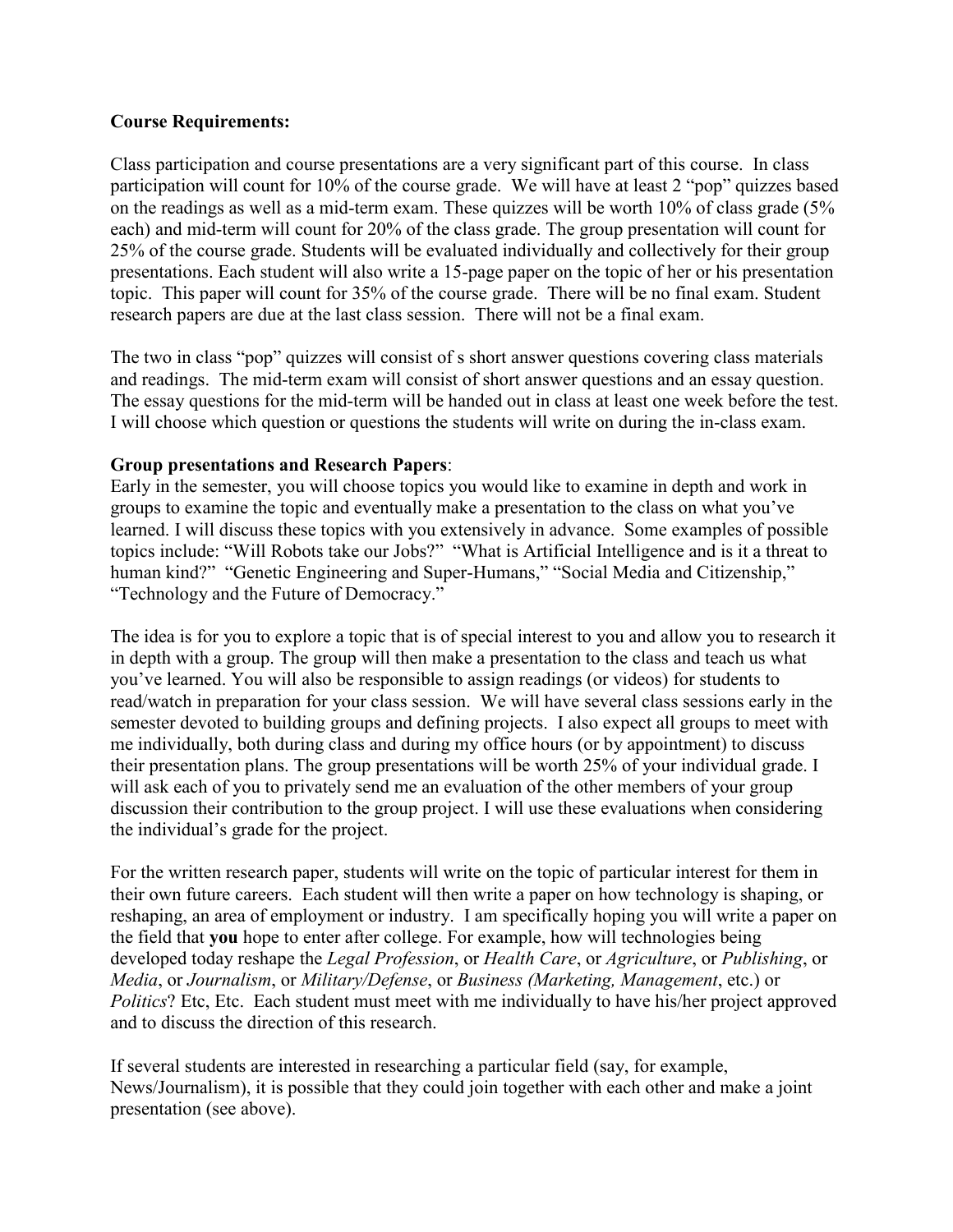This research paper should be approximately 15-20 pages and include and extensive bibliography and citations. Papers are due the last class session (May 3).

| Class Participation:       | 10%           |
|----------------------------|---------------|
| "Pop" Quizzes:             | 10% (5% each) |
| Mid-term exam              | 20%           |
| <b>Class Presentation:</b> | 25%           |
| Research Paper:            | 35%           |

## **Readings:**

(Note: Some readings will be posted on the class web site. *All readings are subject to change as we move through the semester. Please check WEB site weekly for current reading assignments).*

There are two required texts ordered for the class (available in the bookstore):

- Alec Ross, *Industries of the Future,* Simon and Schuster, 2017
- Klaus Schwab, *Shaping the Fourth Industrial Revolution,* WEF, 2018.

In addition to these texts we will have assigned readings drawn from internet and open access sources which will be added to the course schedule as the semester progresses. These will be linked to the course syllabus on line. There will also be reading assignments directed by the student groups making presentations each week.

The majority of the required readings for this class will be found on line and in these books. In order to bring other perspectives to the class readings and/or to cover materials not found in these books, readings that can be accessed through the class CANVAS site. To access these readings, go to the class CANVAS web site and click on the Daily Calendar.

 $\frac{1}{2}$ 

# **Weekly Schedule:**

### **Week 1 (August 27, 29)** - **Introductions and Orientation**

*Reading: Industries of the Future, Introduction. pp. 1-14.* Homework: Watch the Frontline video *"Generation Like"* <https://www.pbs.org/video/frontline-generation/>

On Thursday, we will watch the **"Black Mirror"** episode*, Nosedive.*

## **Week 2**

**September (3, 5)-- Social Media and Society? What are we becoming?** *Readings:* Have Smart Phones Ruined a Generation? by **[JEAN M. TWENGE](https://www.theatlantic.com/author/jean-twenge/) IN THE ATLANTIC MAGAZINE**: *[https://www.theatlantic.com/magazine/archive/2017/09/has-the-smartphone-destroyed-a](https://www.theatlantic.com/magazine/archive/2017/09/has-the-smartphone-destroyed-a-generation/534198/)[generation/534198/](https://www.theatlantic.com/magazine/archive/2017/09/has-the-smartphone-destroyed-a-generation/534198/) Schwab: Chapter 12, Nuerotechnologies*

**Week 3 (September 10, 12) - –Robots**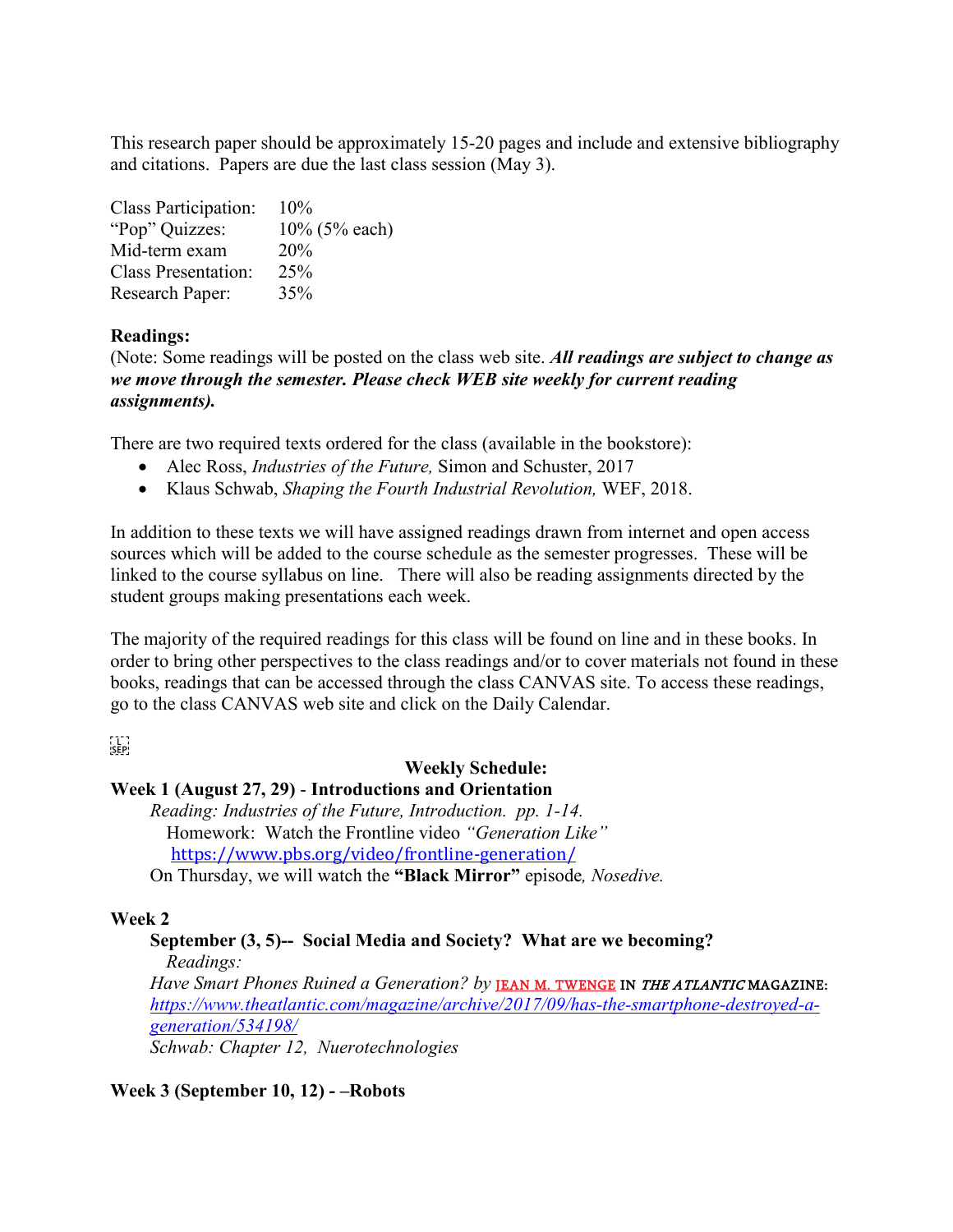*Readings:* 

Ross: *Industries of the Future, Chapter 1, Here Come the Robots" pp. 15-43 and Chapter 2 "The Future of the Human Machine" pp. 44-76. Foreign Affairs: The Revolution in Military Affairs*, June 2019, (see Canvas)

#### **Week 4 (September 17, 19) Artificial Intelligence vs. Human Intelligence?**

*Reading:* Schwab*: Chapter 7: The Internet of Things Schwab: Chapter 8: Artificial Intelligence and Robotics*

#### **Week 5 (September 24, 26) Politics and Democracy in the Age of the Internet**

*Readings: Industries of the Future, Ch. 4, pp. 121 – 151. Readings: Industries of the Future, Big Data Ch. 5, pp. 152-186. New York Times Article: The Surveillance State, April 24, 2019.*

## **Week 6 (October 1, 3) Medicine, Health and Genetic Engineering.**

*Readings: See Canvass web site Schwab: Chapter 11 -Biotechnologies* Group work/planning sessions

#### **Week 7 (October 8, 10) The Future of Work**

*Reading: Industries of the Future,* Ch. 6, *Geography of Future of Markets, 186-240.*

## **Week 8 (October 15)** *Mid-term Exam*

O*ctober 17, Planning sessions/presentations*

#### **Week 9 (October 22, 24)**

Group presentations Readings: TBA

#### **Week 10 (October 29, 31)**

Group presentations Readings: TBA

# **Week 11 (November 5, 7)**  Group presentations

Readings: TBA

## **Week 12 (November 12, 14)** Group presentations Readings: TBA

**Week 13 (November 19, 21)** *Group Presentations*  Readings: TBA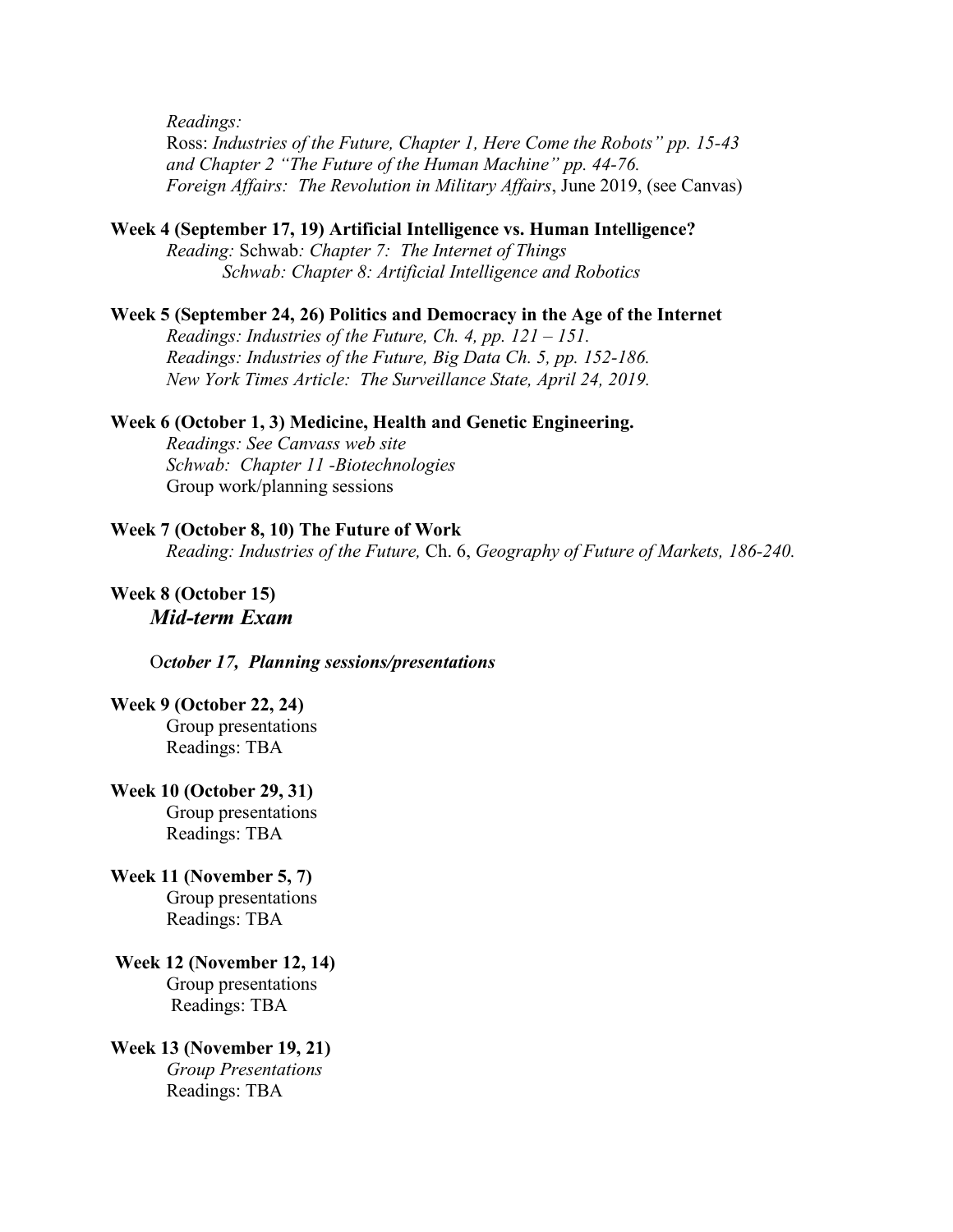# **Week 14 (November 25, 27 ) FALL BREAK**

**Week 15 (December 3, 5)**

*Group Presentations*  Readings: TBA

**Week 16 (December 10, 12)** *Group Presentations*  Readings: TBA

**Conclusions – What do YOU do from here?** *Reading: Industries of the Future, Conclusion, pp. 140-150*

# **Research Essays due in class December 12**

**No class final.**

# Accommodation for Disabilities

If you qualify for accommodations because of a disability, please submit your accommodation letter from Disability Services to your faculty member in a timely manner so that your needs can be addressed. Disability Services determines accommodations based on documented disabilities in the academic environment. Information on requesting accommodations is located on the [Disability](http://www.colorado.edu/disabilityservices/students) Services

[website](http://www.colorado.edu/disabilityservices/students) ([www.colorado.edu/disabilityservices/students](http://www.colorado.edu/disabilityservices/students)). Contact Disability Services at 303- 492-8671 or  $\frac{dsinfo(\partial\phi)$ colorado.edu for further assistance. If you have a temporary medical condition or injury, see [Temporary](http://www.colorado.edu/disabilityservices/students/temporary-medical-conditions) Medical Conditions under the Students tab on the Disability Services website and discuss your needs with your professor.

# Religious Holidays

Campus policy regarding religious observances requires that faculty make every effort to deal reasonably and fairly with all students who, because of religious obligations, have conflicts with scheduled exams, assignments or required attendance. In this class, {{*insert your procedures here*}}

See the campus policy regarding religious [observances](http://www.colorado.edu/policies/observance-religious-holidays-and-absences-classes-andor-exams) for full details.

# Classroom Behavior

Faculty and students should be aware of the campus Classroom and [Course-Related](http://www.colorado.edu/policies/student-classroom-and-course-related-behavior) Behavior [policy](http://www.colorado.edu/policies/student-classroom-and-course-related-behavior) which describes examples of unacceptable classroom behavior and provides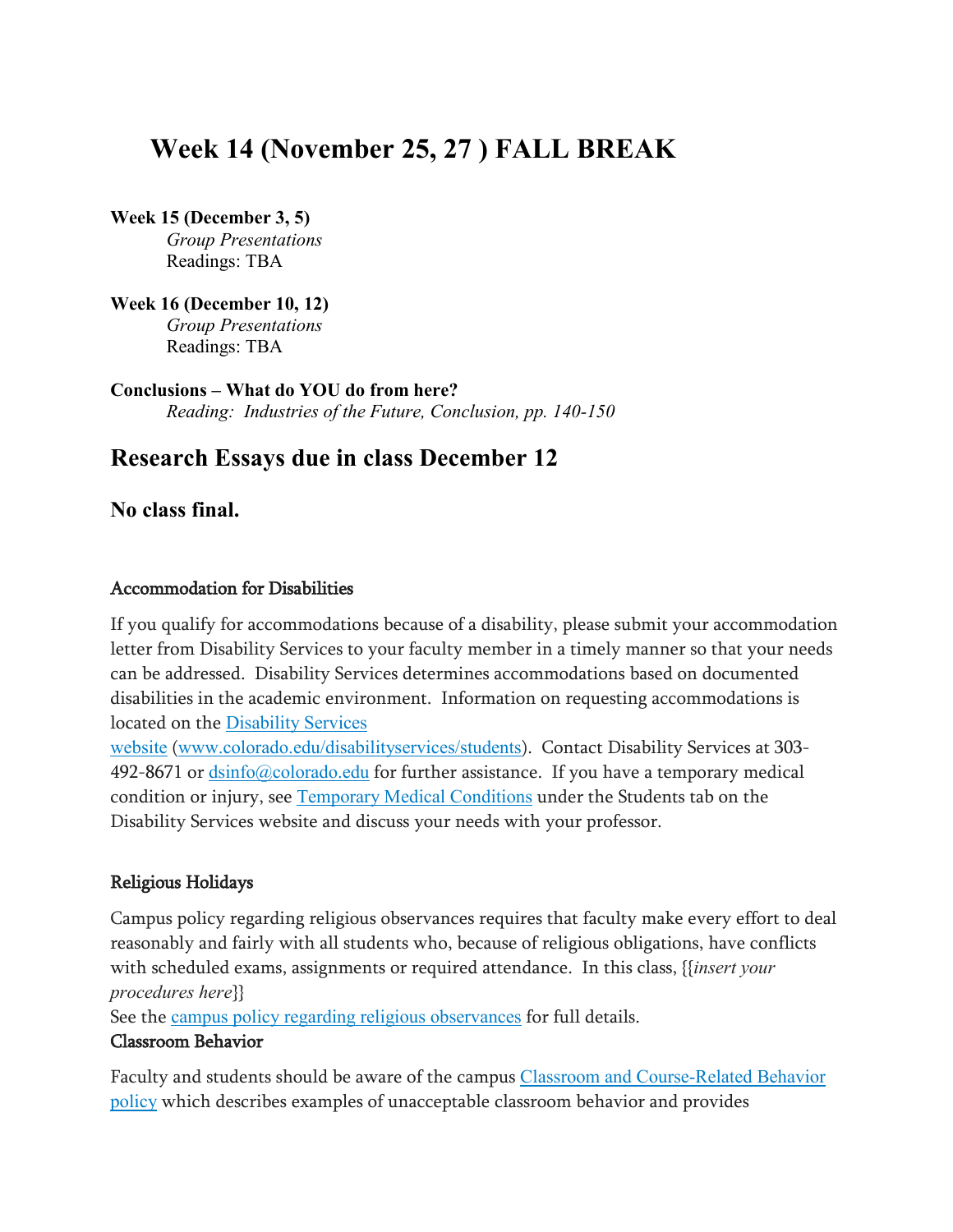information on how to handle such circumstances should they arise. Faculty are encouraged to address the issue of classroom behavior in the syllabus, and to understand their [professional](http://www.colorado.edu/bfa/sites/default/files/attached-files/PRDJanuary16_2013_0.pdf) rights and [duties](http://www.colorado.edu/bfa/sites/default/files/attached-files/PRDJanuary16_2013_0.pdf).

## Classroom behavior

Students and faculty each have responsibility for maintaining an appropriate learning environment. Those who fail to adhere to such behavioral standards may be subject to discipline. Professional courtesy and sensitivity are especially important with respect to individuals and topics dealing with race, color, national origin, sex, pregnancy, age, disability, creed, religion, sexual orientation, gender identity, gender expression, veteran status, political affiliation or political philosophy. Class rosters are provided to the instructor with the student's legal name. I will gladly honor your request to address you by an alternate name or gender pronoun. Please advise me of this preference early in the semester so that I may make appropriate changes to my records. For more information, see the policies on [classroom](http://www.colorado.edu/policies/student-classroom-and-course-related-behavior) [behavior](http://www.colorado.edu/policies/student-classroom-and-course-related-behavior) and the Student Code of [Conduct](http://www.colorado.edu/osccr/).

## Sexual Misconduct, Discrimination, Harassment and/or Related Retaliation

The University of Colorado Boulder (CU Boulder) is committed to maintaining a positive learning, working, and living environment. CU Boulder will not tolerate acts of sexual misconduct, discrimination, harassment or related retaliation against or by any employee or student. CU's Sexual Misconduct Policy prohibits sexual assault, sexual exploitation, sexual harassment, intimate partner abuse (dating or domestic violence), stalking or related retaliation. CU Boulder's Discrimination and Harassment Policy prohibits discrimination, harassment or related retaliation based on race, color, national origin, sex, pregnancy, age, disability, creed, religion, sexual orientation, gender identity, gender expression, veteran status, political affiliation or political philosophy. Individuals who believe they have been subject to misconduct under either policy should contact the Office of Institutional Equity and Compliance (OIEC) at 303-492-2127. Information about the OIEC, the above referenced policies, and the campus resources available to assist individuals regarding sexual misconduct, discrimination, harassment or related retaliation can be found at the OIEC [website](http://www.colorado.edu/institutionalequity/).

# Honor Code

All students enrolled in a University of Colorado Boulder course are responsible for knowing and adhering to the [academic](http://www.colorado.edu/policies/academic-integrity-policy) integrity policy. Violations of the policy may include: plagiarism, cheating, fabrication, lying, bribery, threat, unauthorized access to academic materials, clicker fraud, resubmission, and aiding academic dishonesty. All incidents of academic misconduct will be reported to the Honor Code Council ([honor@colorado.edu](mailto:honor@colorado.edu); 303-735-2273). Students who are found responsible for violating the academic integrity policy